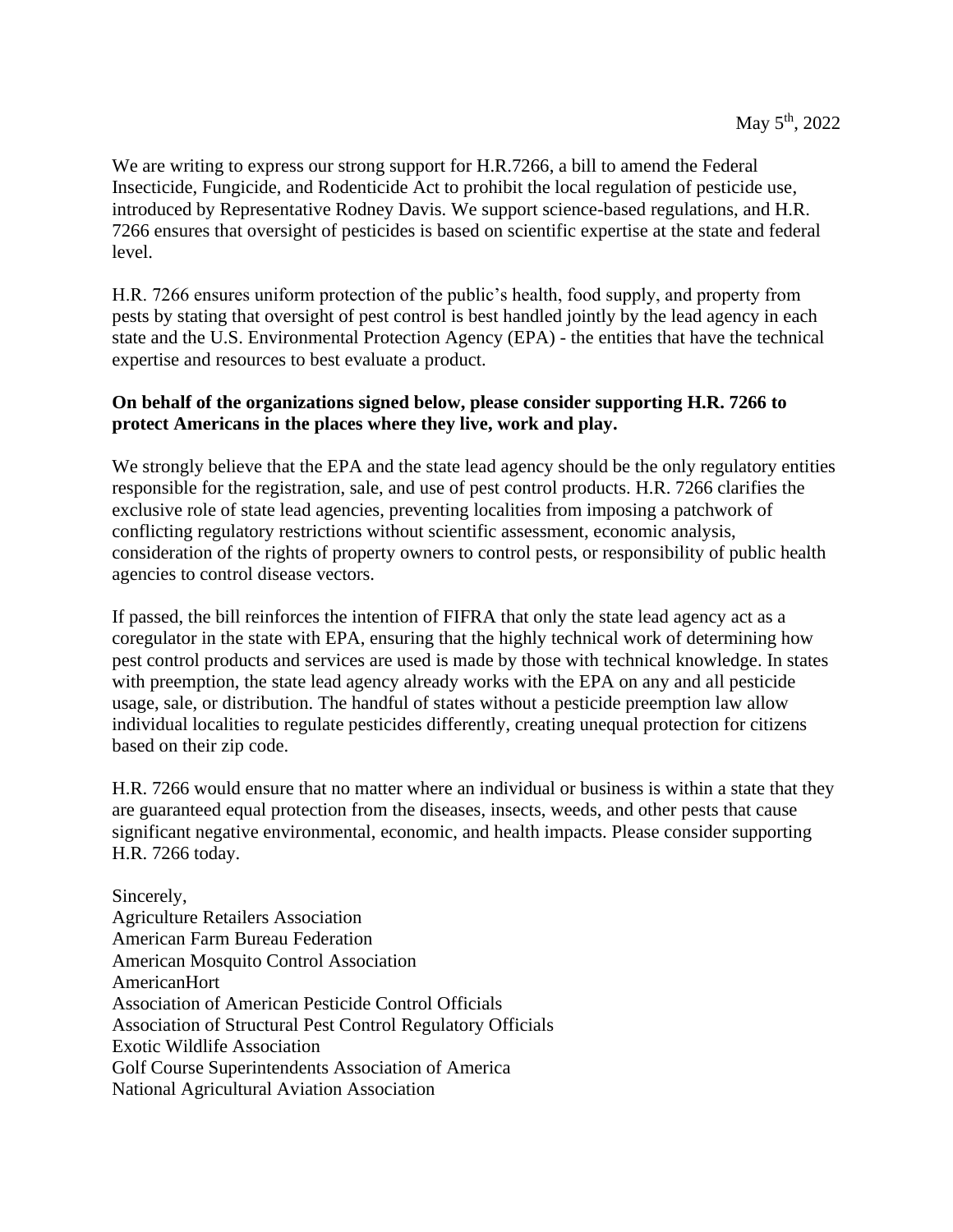National Association of Landscape Professionals National Christmas Tree Association National Cotton Council National Onion Association National Pest Management Association National Sorghum Producers Treated Wood Council Tree Care Industry Association

Agriculture Teachers Association of Texas Alabama Pest Control Association Arizona Crop Protection Association Arizona Landscape Contractors Association Arizona Nursery Association Arizona Pest Professionals Organizations Arkansas Pest Management Association Association of Montana Turf Ornamental and Pest Professionals Carolinas Golf Course Superintendent Association Central Ohio Golf Course Superintendent Association Certified Pest Control Operators Association of Florida Chicagoland Association of Golf Course Superintendents Colorado Association of Wheat Growers Colorado Nursery & Greenhouse Association Colorado Potato Legislative Association Colorado Weed Management Association Coloradoans for Responsible Pesticide Application Connecticut Pest Control Association Delaware Pest Control Association East Tennessee Pest Control Association Eastern Shore Association of Golf Course Superintendents Far West Agribusiness Association Florida Fertilizer & Agrichemical Association Florida Nursery, Growers, & Landscape Association Florida Pest Management Association Georgia Agribusiness Council Georgia Green Industry Association Georgia Pest Control Association Georgia Urban Ag Council Golf Course Superintendent Association of Arkansas Golf Course Superintendent Association of Cape Cod Golf Course Superintendent Association of Central California Golf Course Superintendent Association of New England Golf Course Superintendent Association of New Jersey Golf Course Superintendent Association of New York Golf Course Superintendent Association of Northern California Golf Course Superintendent Association of Southern California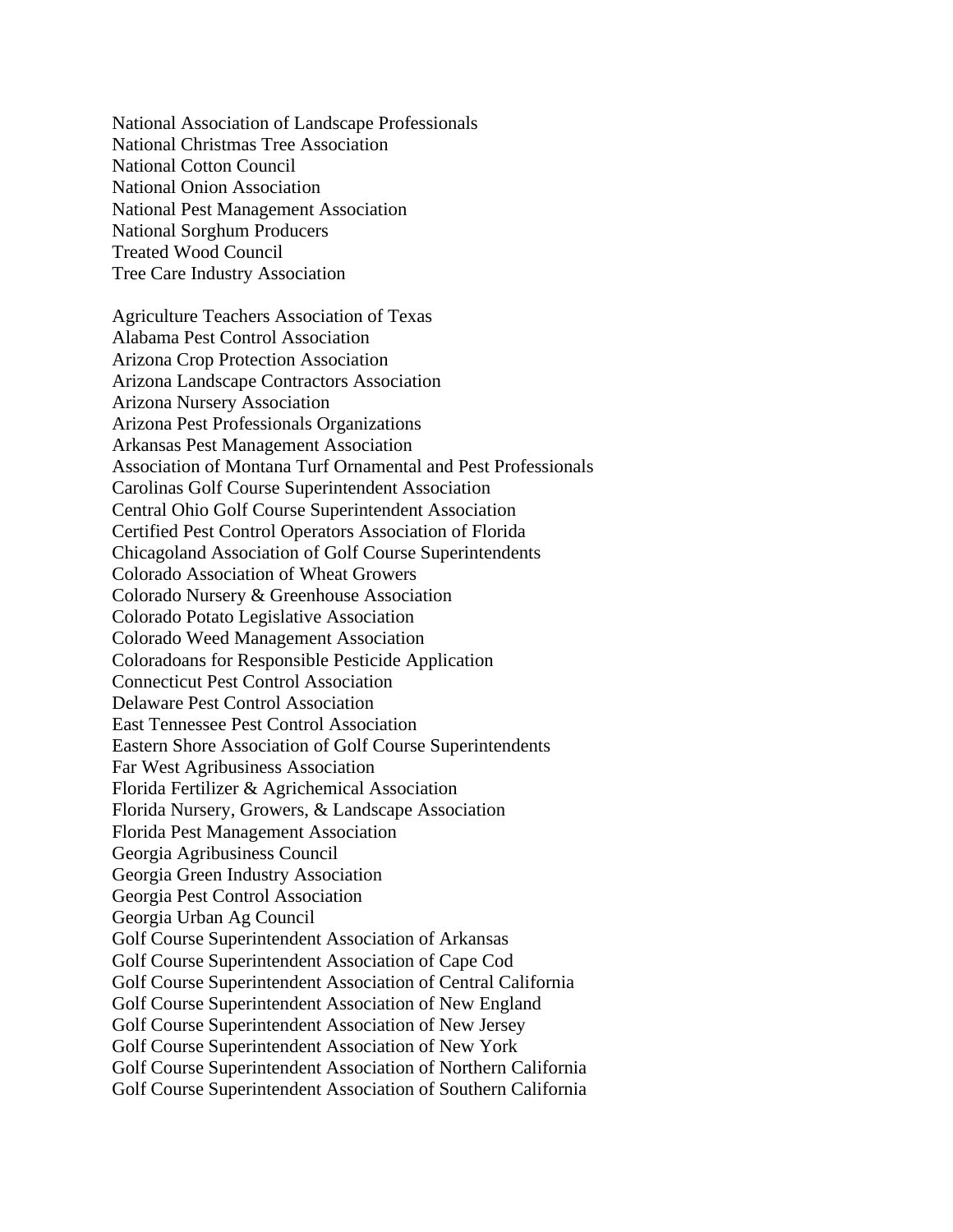Gulf Coast Golf Course Superintendent Association Hawaii Golf Course Superintendent Association Hawaii Pest Control Association Hudson Valley Golf Course Superintendent Association Idaho Golf Course Superintendent Association Idaho Nursery and Landscape Association Idaho Pest Management Association Illinois Fertilizer and Chemical Association Illinois Green Industry Association Illinois Landscape Contractors Association Illinois Pest Control Association Indiana Pest Management Association Inland Empire Golf Course Superintendent Association Iowa Pest Management Association Kansas Agribusiness Retailers Association Kansas Pest Control Association Kentuckiana Golf Course Superintendent Association Kentucky Pest Management Association Lone Star Golf Course Superintendent Association Long Island Golf Course Superintendent Association Louisiana Ag Industries Association Louisiana Pest Management Association Maine Golf Course Superintendents Association Maryland Nursery, Landscape, & Greenhouse Association Maryland State Pest Control Association Massachusetts Nursery & Landscape Association, Inc. Miami Valley Golf Course Superintendent Association Michigan Agri Business Association Michigan Golf Course Superintendent Association Michigan Green Industry Association Michigan Nursery & Landscape Association Michigan Pest Management Association Mid-Atlantic Association of Golf Course Superintendents Midwest Association of Golf Course Superintendent Association Minnesota Crop Production Retailers Minnesota Golf Course Superintendent Association Minnesota Nursery & Landscape Association Minnesota Pest Management Association Mississippi Pest Control Association Missouri Pest Management Association Montana Agricultural Business Association Montana Nursery & Landscape Association Nebraska Golf Course Superintendent Association Nebraska State Pest Control Association Nevada Pest Management Association New England Pest Management Association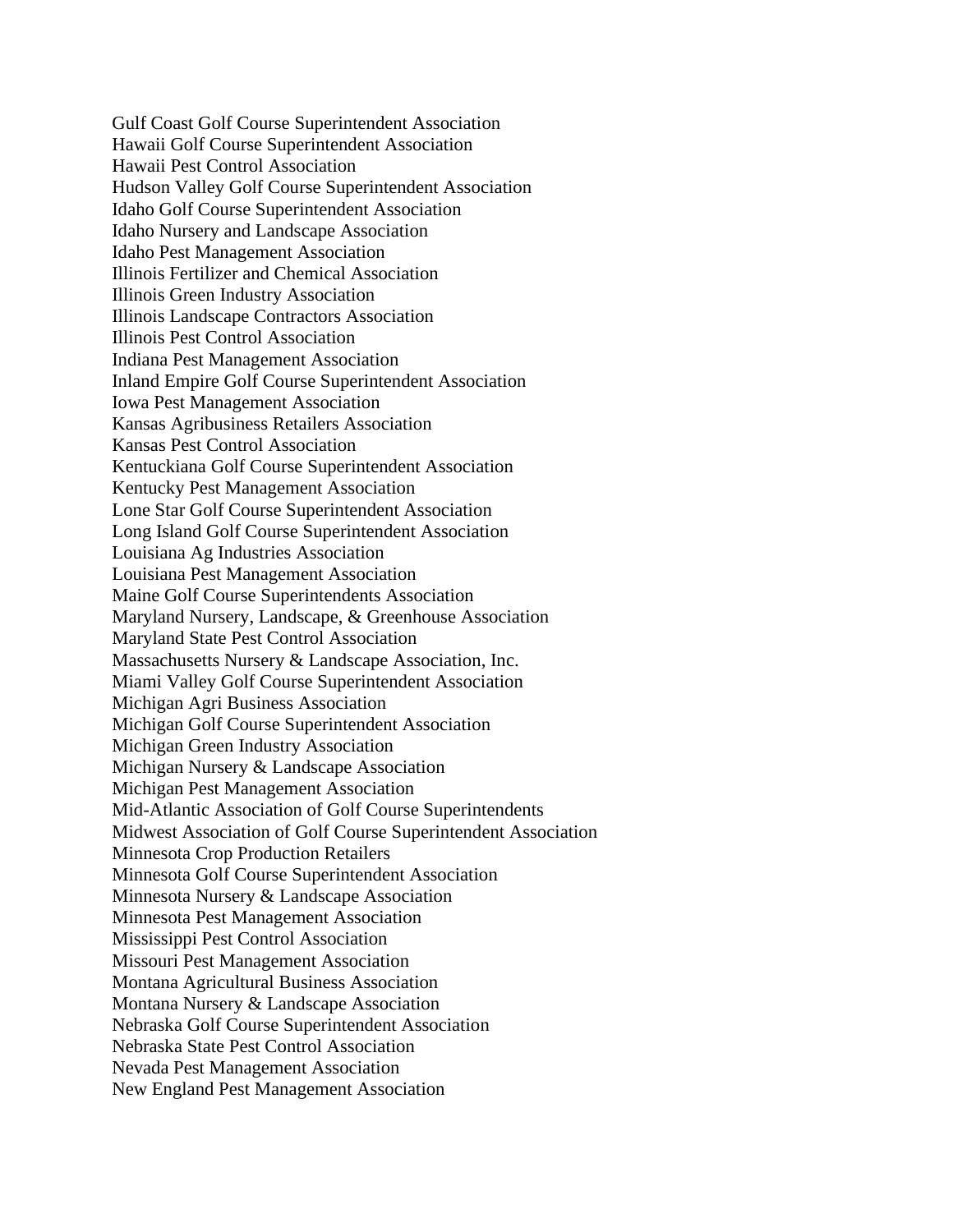New Jersey Landscape Contractors Association New Jersey Nursery & Landscape Association New Jersey Pest Management Association New Mexico Pest Management Association New York Pest Management Association North Carolina Agribusiness Council North Carolina Pest Management Association Northwestern Illinois Golf Course Superintendent Association Ohio AgriBusiness Association Ohio Green Industry Association Ohio Landscape Association Ohio Pest Management Association Oklahoma Pest Management Association Oregon Association of Nurseries Oregon Golf Course Superintendent Association Palm Beach Golf Course Superintendent Association Peaks & Prairies Golf Course Superintendent Association Pennsylvania Landscape & Nursery Association Pennsylvania Pest Management Association Pest Control Operators of California Plains Cotton Growers, Inc. Quad-State Turfgrass Association Rhode Island Golf Course Superintendent Association Rocky Mountain Agri-business Association Rocky Mountain Golf Course Superintendents Association Sierra Nevada Golf Course Superintendent Association South Carolina Fertilizer & AgriChemical Association South Carolina Pest Control Association South Dakota Agri-Business Association South Texas Cotton & Grain Association South Texas Golf Course Superintendent Association Southern Illinois Golf Course Superintendent Association Southern Nevada Golf Course Superintendents Association Tennessee Pest Control Association Texas Ag Industries Association Texas Agricultural Aviation Association Texas Agricultural Cooperative Council Texas Citrus Mutual Texas International Produce Association Texas Nursery & Landscape Association Texas Pest Control Association Texas Vegetable Association Texas Vegetation Management Association Turfgrass Producers of Texas Utah Golf Course Superintendent Association Utah Pest Management Association